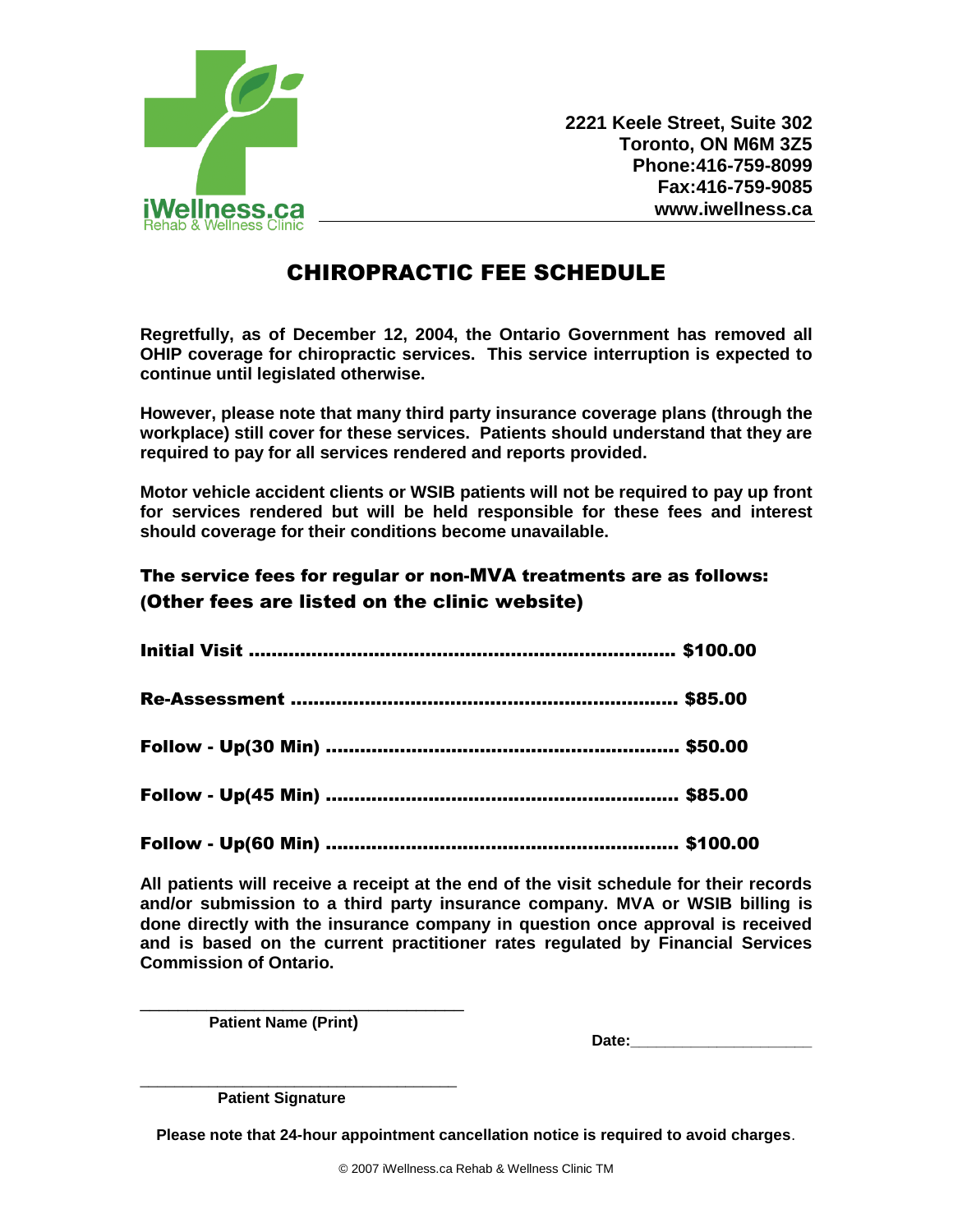

## I N F O R M E D C O N S E N T FOR CHIROPRACTIC THERAPY

I **hereby request and consent to the performance of chiropractic adjustments and other chiropractic procedures, including various modes of physical therapy and, if necessary, diagnostic x-rays, on me by the Doctor of Chiropractic named below and/or anyone working in this clinic authorized by the Doctor of Chiropractic named below.** 

**I have had an opportunity to discuss with the Doctor of Chiropractic named below and /or with other office or clinic personnel, the nature and purpose of chiropractic, adjustments and other procedures. I understand that results are not guaranteed.** 

**I further understand and am informed that, as in all health care, in the practice of chiropractic there are some very slight risks to treatment, including, but not limited to, muscle strains and sprains, disc injuries, and strokes. I do not expect the doctor to be able to anticipate and explain all risks and complications and I wish to rely on the doctor exercise judgment during the course of the procedure which the doctor feels at the time, based upon the facts then known, is in my best interests.** 

**I have read the above consent. I have also had an opportunity to ask questions about content, and by signing below I agree to the above mentioned chiropractic procedure. I intend this consent form to cover the entire course of treatment for my present condition.** 

**TO BE COMPLETED BY PATIENT:** 

**Print Patient's Name:**

**Date Signed:** 

**Signature of Patient**

## **OFFICE USE ONLY**

Name:

**Signature: \_\_\_\_\_\_\_\_\_\_\_\_\_\_\_\_\_\_\_\_\_\_\_\_\_\_\_\_\_\_\_\_\_\_\_\_\_\_\_\_**

Date:

 **Dr. J. Balkansky, B.Sc., D.C.**

**Please note that 24-hour appointment cancellation notice is required to avoid charges**.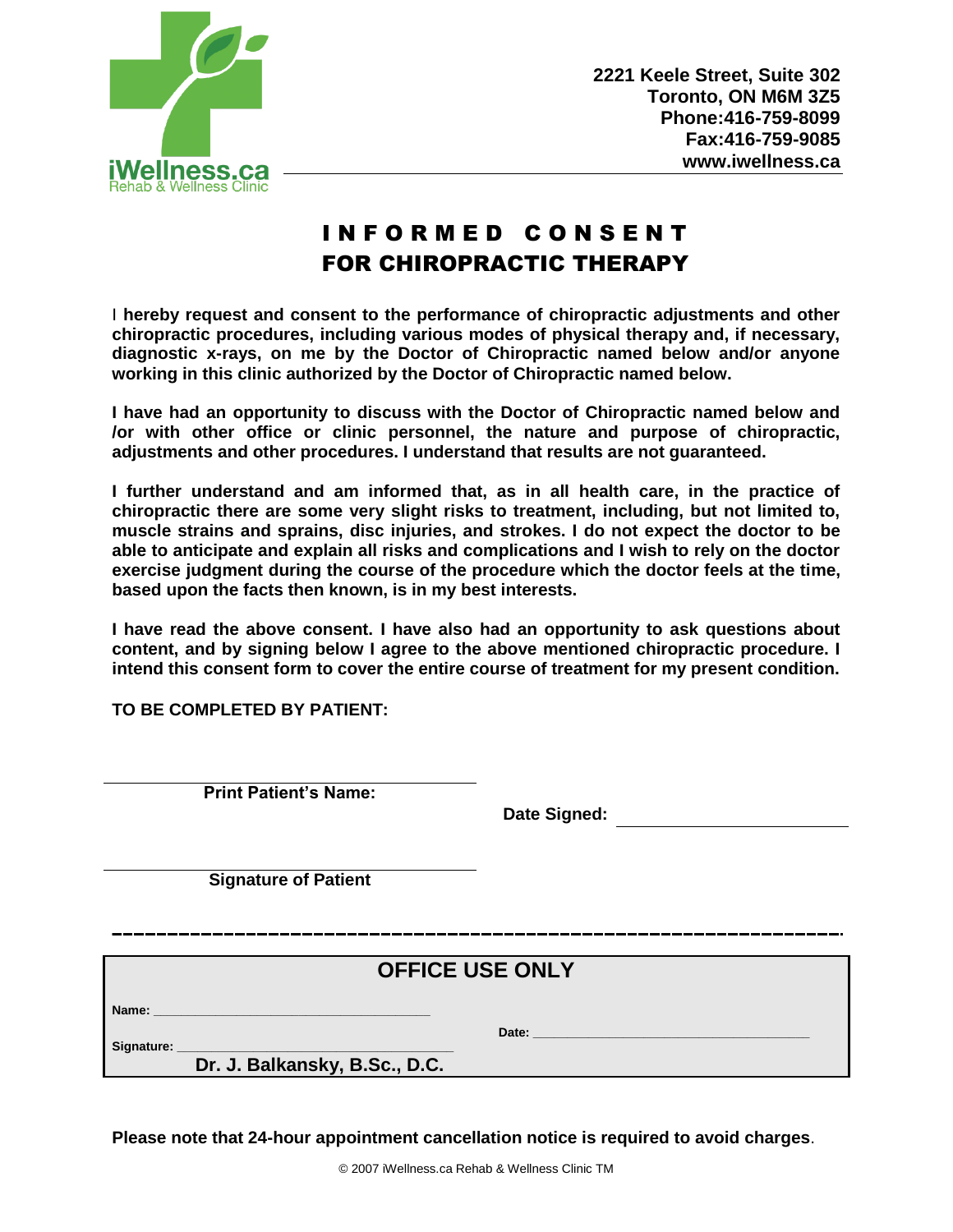

 **Date: \_\_\_\_\_\_\_\_\_\_\_\_\_\_\_\_\_\_\_\_\_\_\_\_\_\_\_\_\_\_\_\_\_\_\_\_\_\_\_\_**

**Welcome to iWELLNESS CLINIC!** In order to serve you better, please take a moment to complete this form. If you require assistance, please see the receptionist. When finished, kindly return this form to the front desk.

| Have you ever been here before? $\Box$ Yes $\Box$ No If Yes, When? |  |
|--------------------------------------------------------------------|--|
|                                                                    |  |

How did you learn about us? (if referred, please name the referral)

| <b>Patient Information</b> (please complete all the fields below) |                    |             |                          |       |  |
|-------------------------------------------------------------------|--------------------|-------------|--------------------------|-------|--|
| Last name                                                         | <b>First Name</b>  |             |                          | Intl. |  |
| <b>Street Address</b>                                             |                    |             |                          |       |  |
| City/Town                                                         | Province           | Postal Code |                          |       |  |
| Date of Birth                                                     | Gender $\Box$      | M<br>l IF   | Mobile Tel.              |       |  |
| Name of Emergency Contact                                         | Relationship       |             | <b>Emergency Contact</b> |       |  |
| Name of Family Doctor                                             | Family Doctor Tel. |             | Patient's Email          |       |  |

| <b>Automobile Accident</b>                                        | <b>Date of Accident</b>                                                                                                                                                                                       | Name of Automobile Insurance Company                                                           |                         |
|-------------------------------------------------------------------|---------------------------------------------------------------------------------------------------------------------------------------------------------------------------------------------------------------|------------------------------------------------------------------------------------------------|-------------------------|
|                                                                   | Have you already reported your injuries to the insurance company?<br>Yes<br>Were you employed at the time of the accident?<br>Yes<br>Do you have a legal representative?<br>Yes<br>(please provide the name)_ |                                                                                                |                         |
|                                                                   | Do you have Extended Health Care benefits Coverage?<br>(please provide name of insurer)                                                                                                                       |                                                                                                | <b>No</b><br><b>Yes</b> |
| <b>Work Injury</b>                                                | <b>Date of Accident</b>                                                                                                                                                                                       | <b>Claim Number (if Known)</b>                                                                 |                         |
| <b>Nurse Case Manager:</b>                                        |                                                                                                                                                                                                               | Tel.                                                                                           |                         |
| WSIB Adjudicator:                                                 | Tel.                                                                                                                                                                                                          |                                                                                                |                         |
| <b>Other</b>                                                      |                                                                                                                                                                                                               |                                                                                                |                         |
|                                                                   |                                                                                                                                                                                                               |                                                                                                |                         |
| <b>Patient Signature</b> (please print your name, sign, and date) |                                                                                                                                                                                                               |                                                                                                |                         |
|                                                                   |                                                                                                                                                                                                               | To the best of my knowledge, I certify that the information provide above is true and correct. |                         |
| Name of Patient                                                   | <b>Signature of Patient</b>                                                                                                                                                                                   | Date                                                                                           |                         |
|                                                                   |                                                                                                                                                                                                               |                                                                                                |                         |

Extended Health Benefit Card  $\Box$  Other

**Please note that 24-hour appointment cancellation notice is required to avoid charges**.